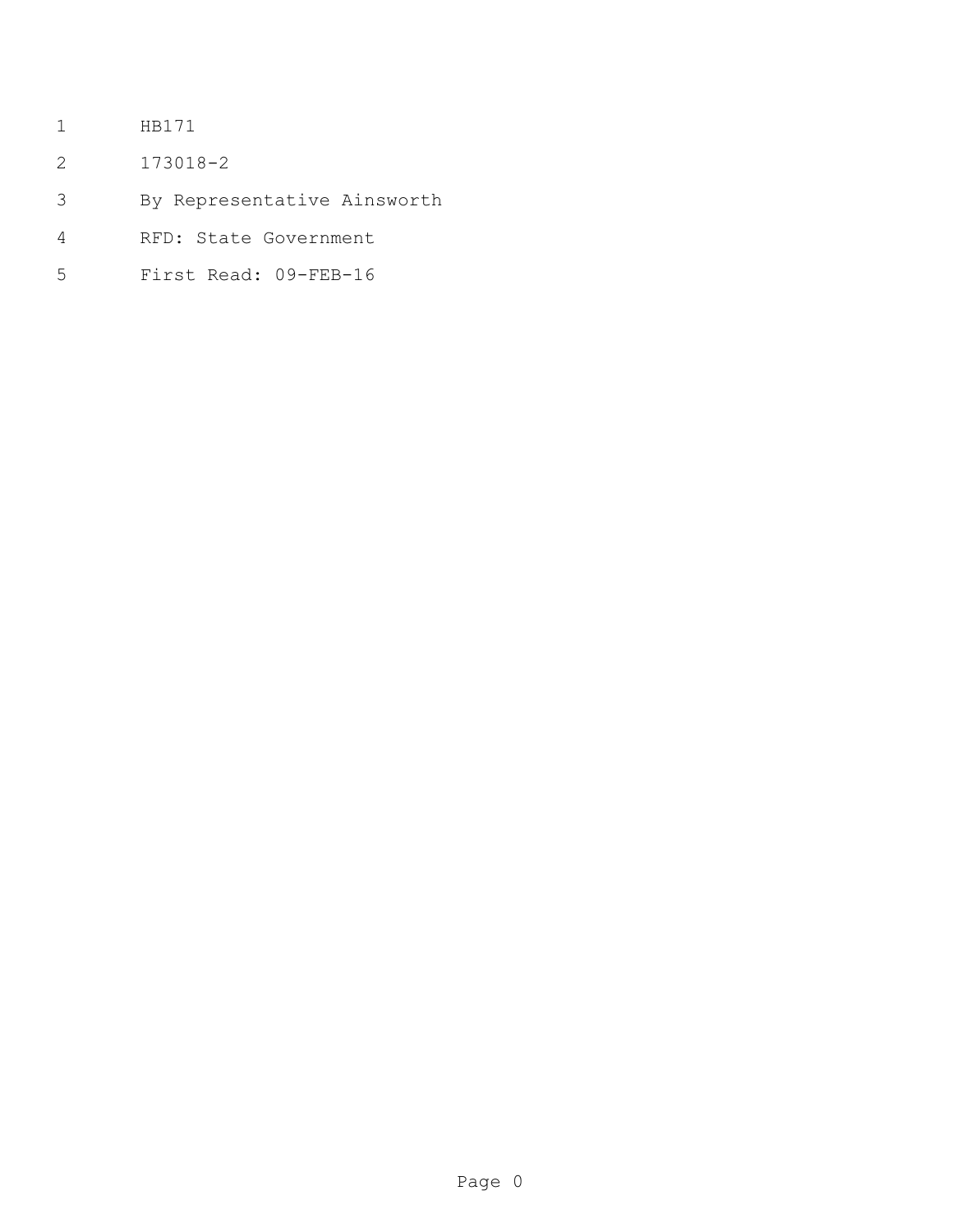| 1           | 173018-2:n:02/02/2016:FC*/cj LRS2016-106R1                     |
|-------------|----------------------------------------------------------------|
| 2           |                                                                |
| 3           |                                                                |
| 4           |                                                                |
| 5           |                                                                |
| 6           |                                                                |
| 7           |                                                                |
| 8           | SYNOPSIS:<br>Under existing law, certain privately owned       |
| $\mathsf 9$ | wastewater systems, including community wastewater             |
| 10          | systems and cluster wastewater systems, are subject            |
| 11          | to regulation under certain conditions by the                  |
| 12          | Department of Environmental Management, the                    |
| 13          | Department of Public Health, and the Public Service            |
| 14          | Commission. The terms "cluster wastewater system,"             |
| 15          | "community wastewater system," and "small-flow                 |
| 16          | cluster systems" exclude systems that discharge                |
| 17          | directly to the surface waters of the state.                   |
| 18          | This bill would remove the exclusions                          |
| 19          | described above from the definitions.                          |
| 20          |                                                                |
| 21          | A BILL                                                         |
| 22          | TO BE ENTITLED                                                 |
| 23          | AN ACT                                                         |
| 24          |                                                                |
| 25          | To amend Section 22-25B-1 of the Code of Alabama               |
| 26          | 1975, relating to the regulation of privately owned wastewater |
| 27          | systems; to further provide for the definition of cluster      |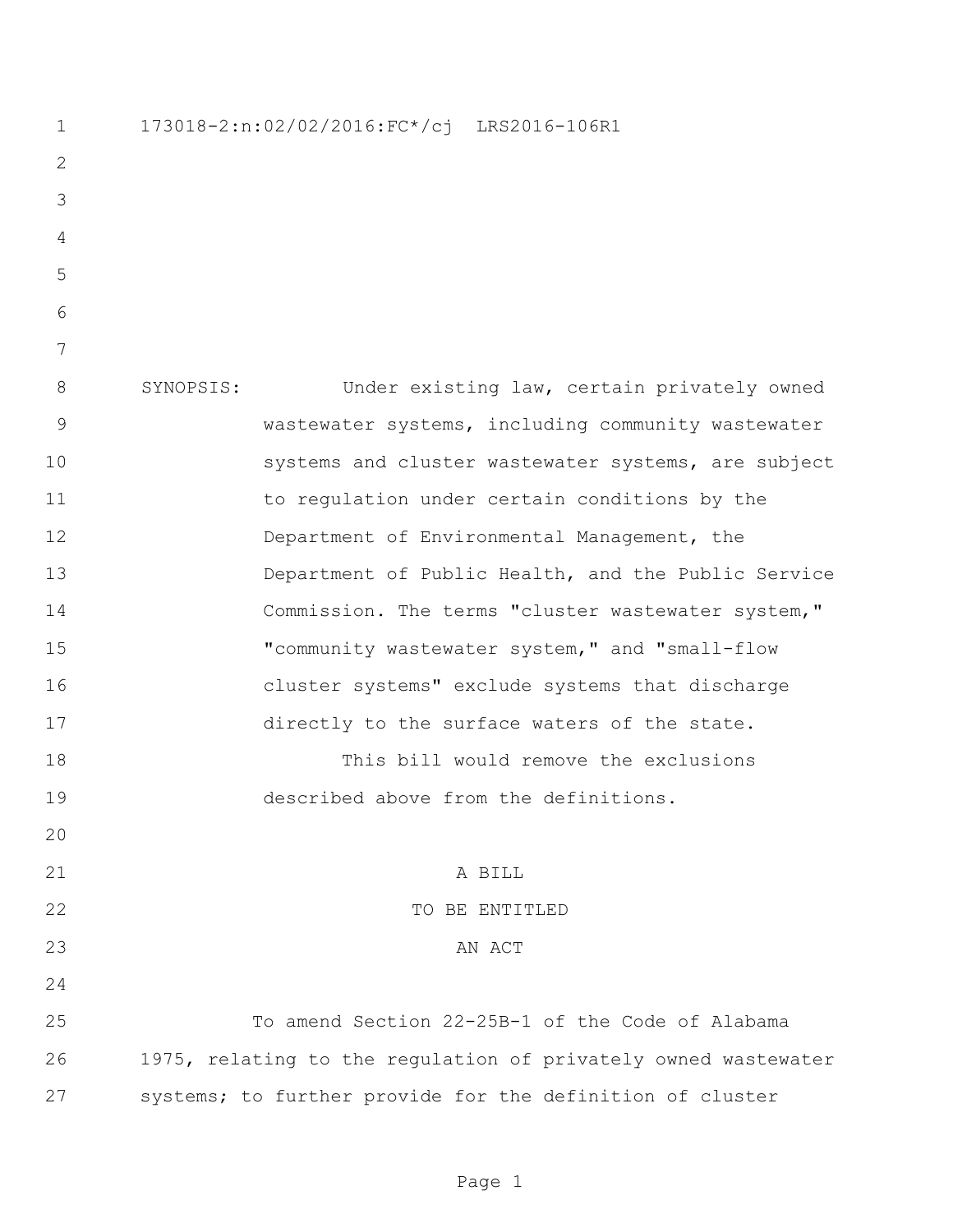wastewater systems, community wastewater systems, and small-flow cluster systems to delete the exclusions for systems that discharge directly into the surface waters of the state.

BE IT ENACTED BY THE LEGISLATURE OF ALABAMA:

 Section 1. Section 22-25B-1 of the Code of Alabama 1975, is amended to read as follows:

8 "§22-25B-1.

 "For purposes of this chapter, the following terms shall have the following meanings unless the context clearly indicates otherwise:

 "(1) ADEM. The Alabama Department of Environmental Management.

"(2) ADPH. The Alabama Department of Public Health.

 "(3) CERTIFICATE OF ECONOMIC VIABILITY. The certification by the commission of the financial viability of a wastewater management entity's financial viability pursuant to this chapter.

 "(4) CLUSTER WASTEWATER SYSTEM. An integrated wastewater collection system or treatment system, or both, or multiple systems serving a single development or contiguous developments, which collectively have a design flow of 15,000 GPD or less, and is designed and permitted for discharge of the treated wastewater to a subsurface distribution system, 25 but excluding or systems that discharge directly to surface waters of the state. The system must be designed by and certified by a licensed professional engineer to comply with

Page 2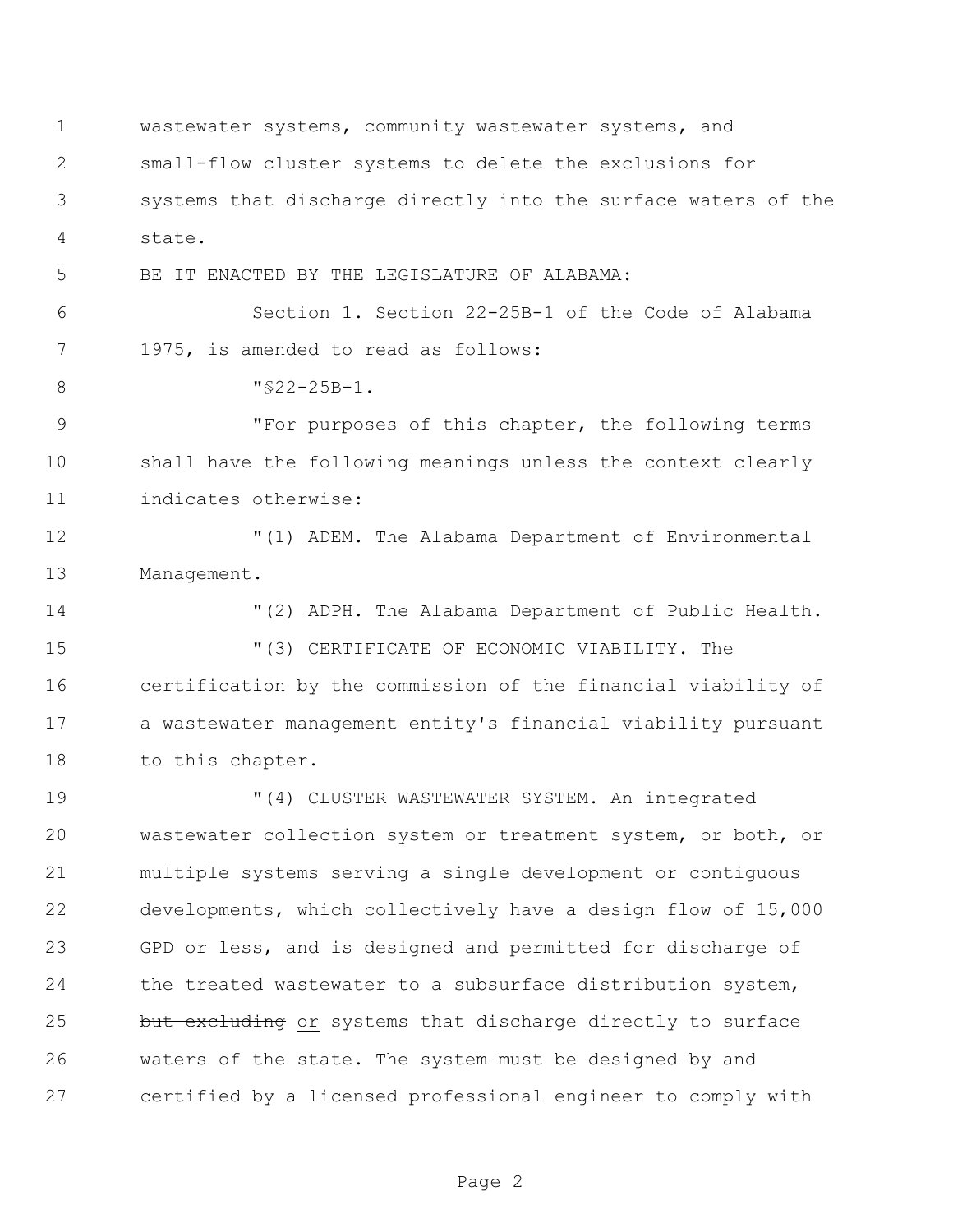design and permit requirements established by the ADPH. The term does not include a small-flow cluster system.

 "(5) COMMISSION. The Alabama Public Service Commission.

 "(6) COMMUNITY WASTEWATER SYSTEMS. An integrated wastewater collection system or treatment system, or both, or multiple systems serving a single development or contiguous developments, which collectively have a design flow of more than 15,000 GPD, and is designed and permitted for discharge of the treated wastewater to a subsurface distribution system, 11 but the term specifically excludes or systems that discharge directly to surface waters of the state. The system must be designed and certified by a licensed professional engineer to comply with the design and permit requirements established by ADEM.

 "(7) CUSTOMER. A person, business, or other entity, public or private, that is connected or eligible for connection to a certified wastewater management entity's wastewater system upon proper payment of cost and fees and is subject to rates approved by the commission.

 "(8) DEPARTMENT. ADEM or ADPH as their jurisdiction is applicable according to the terms of this chapter.

 "(9) DESIGN FLOW. The average daily flow that the wastewater system will treat with appropriate consideration given to maximum flow periods, equalization, and organic loading. Flow from the same subdivision or contiguous subdivisions developed as a common group of wastewater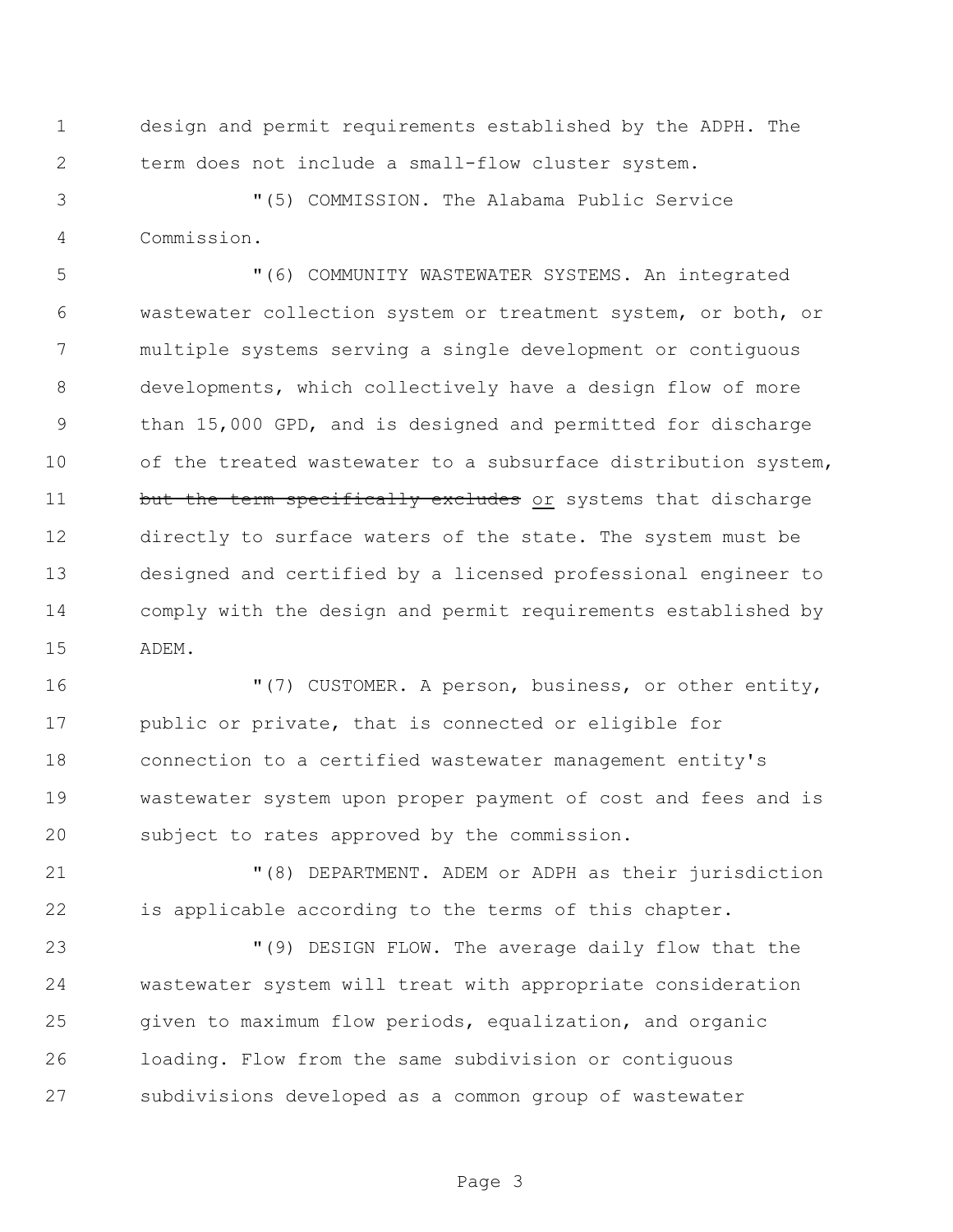systems, shall be combined as one flow, even if from separate systems, for the purpose of determining whether ADEM or ADPH will permit the system.

 "(10) DRAFT PERMIT. A preliminary permit issued by the department setting forth the discharge and other requirements which will be included in the final permit that may be issued upon compliance with department rules.

 $\blacksquare(11)$  DWELLING. A house, manufactured/mobile home or house trailer, shelter, structure, or building, or portion thereof, that is or could reasonably be expected to be occupied in whole or in part as the home, residence, or sleeping place of one or more persons.

13  $(12)$  EFFLUENT. Treated wastewater.

 "(13) ESTABLISHMENT. A facility other than a dwelling that is or could reasonably be expected to generate wastewater of similar composition as a dwelling and of similar strength of or higher strength than a dwelling.

18  $\blacksquare$  (14) GPD. Gallons per day.

 "(15) PSC. The Alabama Public Service Commission. "(16) SMALL-FLOW CLUSTER SYSTEM. A wastewater system serving four or fewer dwellings, apartment units, or other

 establishments whether owned by a single person or multiple persons, including individual single-user septic tank systems 24 but excluding systems that discharge directly to the waters of 25 the state.

 "(17) WASTEWATER. Waterborne waste of similar composition as may be found in the typical residence or